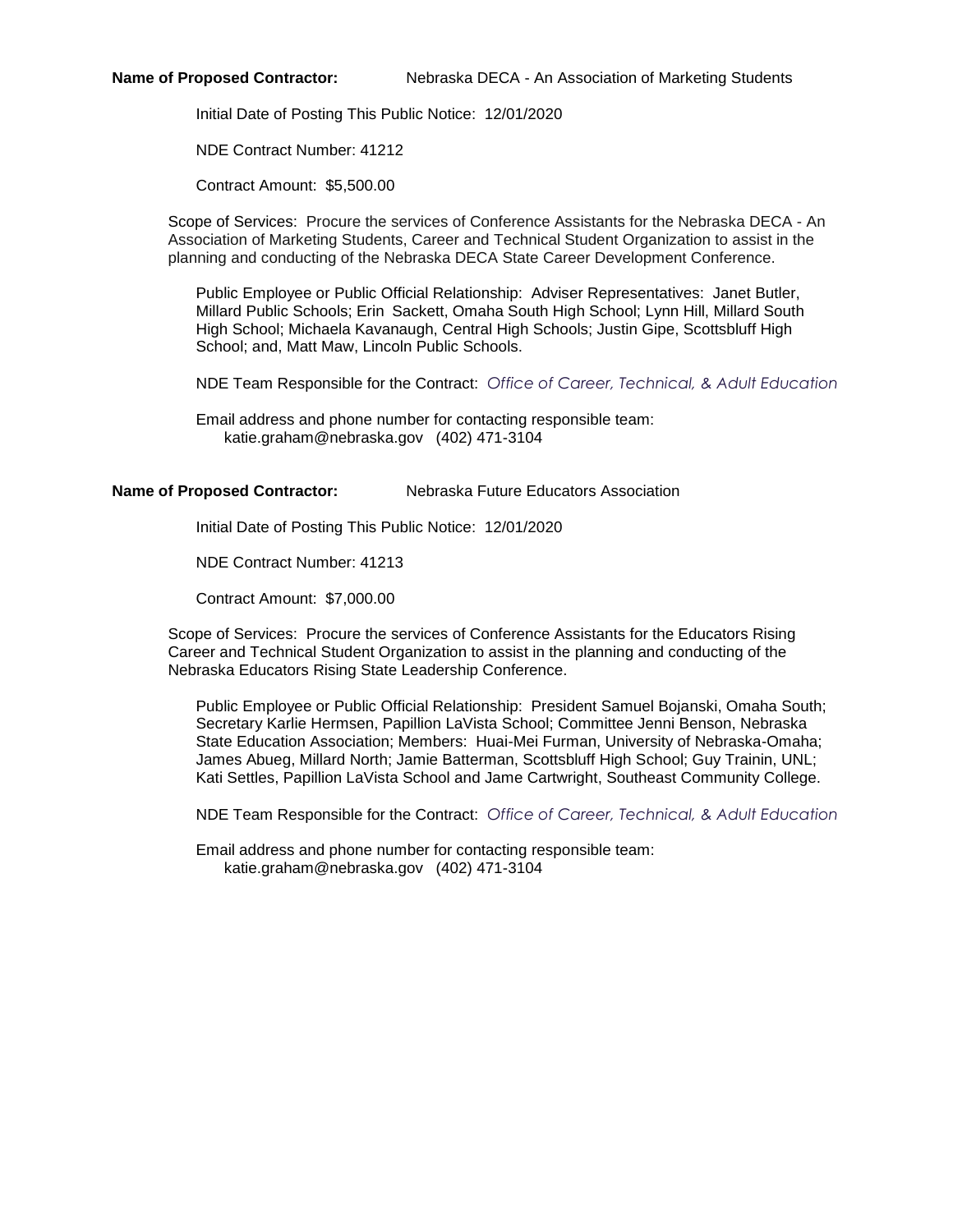### **Name of Proposed Contractor:** Nebraska Future Business Leaders of America

Initial Date of Posting This Public Notice: 12/01/2020

NDE Contract Number: 41214

Contract Amount: \$7,500.00

Scope of Services: Procure the services of Conference Assistants for the Nebraska Future Business Leaders of America Career and Technical Student Organization to assist in the planning and conducting of the Nebraska State FBLA Conference.

Public Employee or Public Official Relationship: Secretary Jan Osborn, Sargent Public Schools; Treasurer Laura Rikli, Elmwood Murdock Public Schools; Chair Tennille Allison, Kearney High School; Member Denis Krecji, Tri County Schools; Member Deb Stroh, Gibbon Public Schools and Member Lois Hixon, Aurora High Schools.

NDE Team Responsible for the Contract: *Office of Career, Technical, & Adult Education*

Email address and phone number for contacting responsible team: katie.graham@nebraska.gov (402) 471-3104

**Name of Proposed Contractor:** Nebraska FCCLA Association

Initial Date of Posting This Public Notice: 12/01/2020

NDE Contract Number: 41215

Contract Amount: \$5,500.00

Scope of Services: Procure the services of Conference Assistants for the Nebraska FCCLA Career and Technical Student Organization to assist in the planning and conducting of the Nebraska FCCLA State Leadership Conference.

Public Employee or Public Official Relationship: Secretary Britton Andreason, Twin River School; Chair Kim Scarborough, Neligh Oakdale Public Schools; Past Char Suzanne Martin, Medicine Valley School; Chair Elect Reba Deterding, Cambridge Public Schools; Member Ronita Jacobsen, Plainview Public Schools; Member Miranda Bright, Crete Public Schools and Member Michelle Galles, Wakefield Public Schools.

NDE Team Responsible for the Contract: *Office of Career, Technical, & Adult Education*

Email address and phone number for contacting responsible team: katie.graham@nebraska.gov (402) 471-3104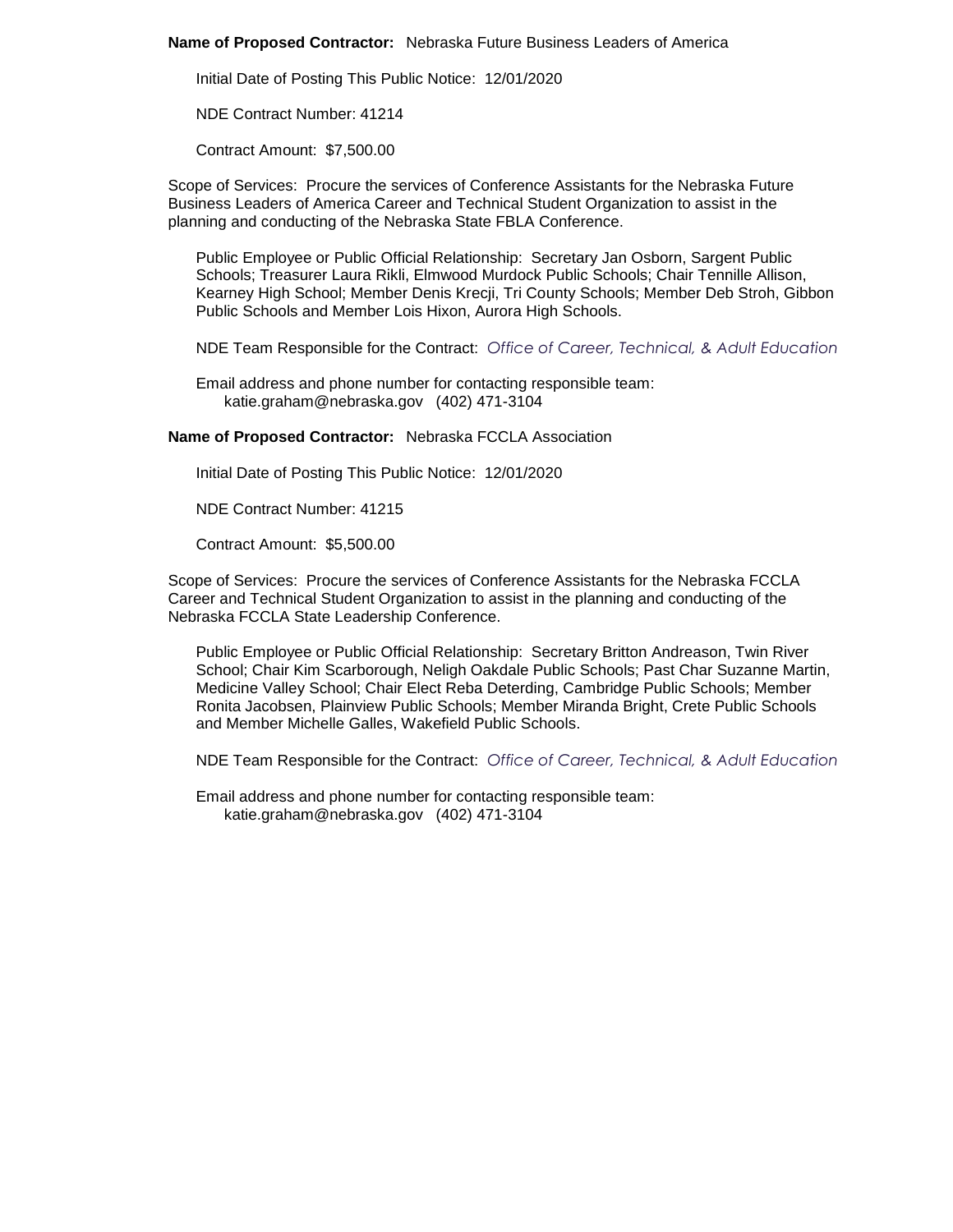### **Name of Proposed Contractor:** Nebraska FFA Association

Initial Date of Posting This Public Notice: 12/01/2020

NDE Contract Number: 41216

Contract Amount: \$5,500.00

Scope of Services: Procure the services of Conference Assistants for the Nebraska FFA Career and Technical Student Organization to assist in the planning and conducting of the Nebraska FFA State Convention, the COLT, 212/360, and P2C Leadership Development Conferences.

Public Employee or Public Official Relationship: Secretary Lacey Peterson, Riverside Public Schools; Treasurer Jeff Moore, Holdrege Public Schools; Vice President Kevin Anderson, Lyons Decatur Public Schools; Chair Tim Negley, Gothenburg High School; Member Kris Spath, Waverly School District; Member Matt Neal, Pierce Public Schools; Member Jim Wissenburg, Milford Public Schools; Member Sarak Knutson, Nebraska City Public Schools; Member John Hadenfeldt, Centura Public Schools; Member Samantha Lavene, Loomis High School; Member Julia Schwartz, Elgin High School and Member Russell Stoker, Crawford Public Schools.

NDE Team Responsible for the Contract: *Office of Career, Technical, & Adult Education*

Email address and phone number for contacting responsible team: katie.graham@nebraska.gov (402) 471-3104

# **Name of Proposed Contractor:** Nebraska Association of Health Occupation Students of America (HOSA)

Initial Date of Posting This Public Notice: 12/01/2020

NDE Contract Number: 41217

Contract Amount: \$5,500.00

Scope of Services: Procure the services of Conference Assistants for the Nebraska HOSA Career and Technical Student Organization to assist in the planning and conducting of the Nebraska HOSA State Leadership Conference.

Public Employee or Public Official Relationship: Secretary DeLayne Havlovic, Omaha Public Schools; Member Jennifer Carda, Bellevue East High; Member Megan Maryott, Methodist College and Member Jill Sand, Southeast Community College.

NDE Team Responsible for the Contract: *Office of Career, Technical, & Adult Education*

Email address and phone number for contacting responsible team: katie.graham@nebraska.gov (402) 471-3104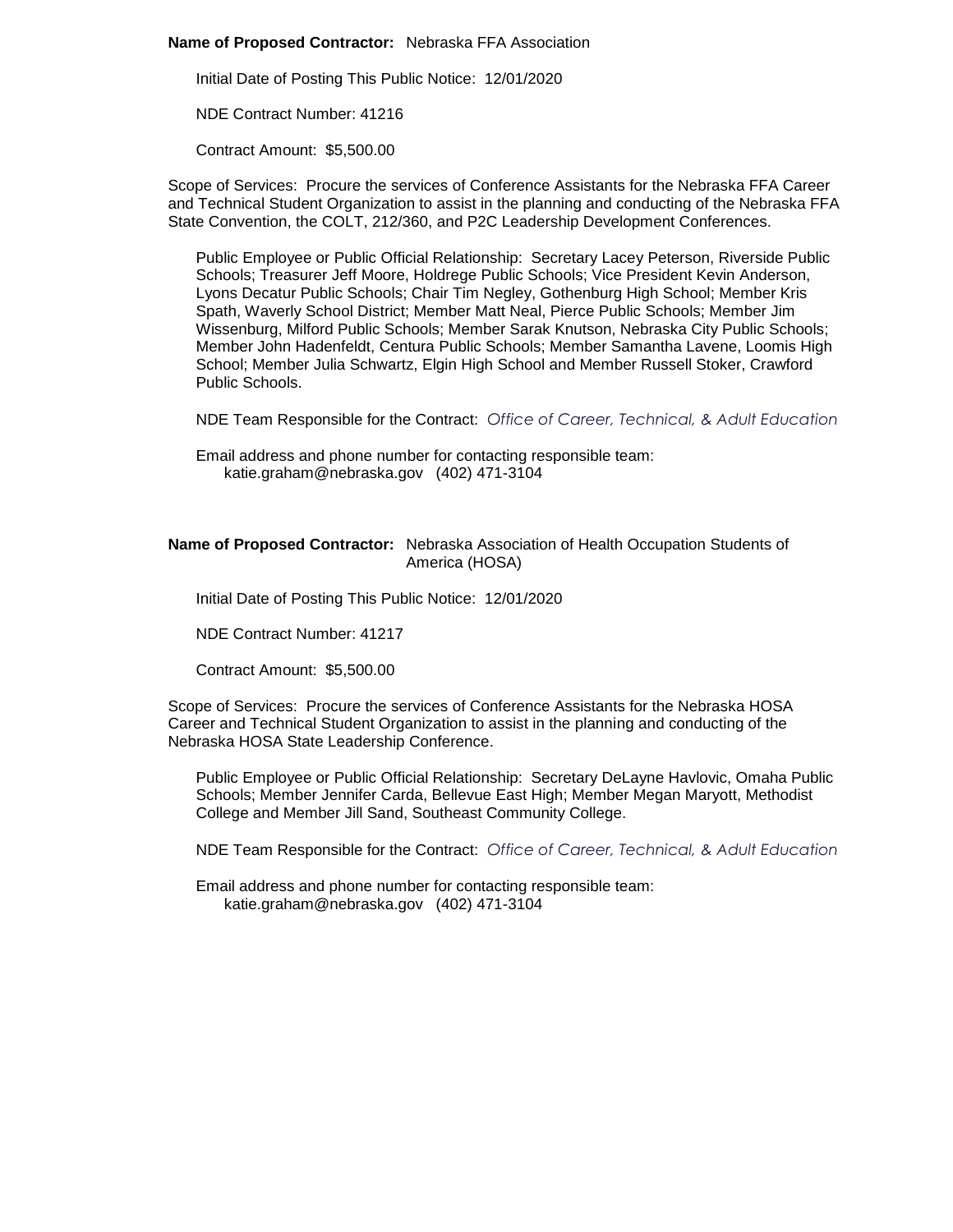**Name of Proposed Contractor:** Nebraska Association of SkillsUSA, Inc.

Initial Date of Posting This Public Notice: 12/01/2020

NDE Contract Number: 41218

Contract Amount: \$5,500.00

Scope of Services: Procure the services of Conference Assistants for the Nebraska Association of SkillsUSA Career and Technical Student Organization, to assist in the planning and conducting of the Middle School Conference in February, 2021 and the 2021 SkillsUSA Nebraska State Leadership Conference.

Public Employee or Public Official Relationship: Aaron Jones, Waverly High School; Keith Dubas, Hastings Community College; Greg Dunn, Millard North High School; Thomas Sibbitt, Benson High School; Paul Cross, Westside Community Schools; Matt Hurt, Holdrege High School; Zach Pechacek, McCook Community College; Jesse Zweep, Louisville Public Schools; Shawn Scott, Adams Central High School and Wade Herley, Northeast Community College.

NDE Team Responsible for the Contract: *Office of Career, Technical, & Adult Education*

Email address and phone number for contacting responsible team: katie.graham@nebraska.gov (402) 471-3104

## **Name of Proposed Contractor:** Stephanie McDonald

Initial Date of Posting This Public Notice: 12/2/2020

NDE Contract Number: 41221

Contract Amount: \$31,000

Scope of Services: Provide coaching and training services.

Dates of Contract: 1/1/21-12/31/21

Public Employee or Public Official Relationship: Spouse is employee of Department of Transportation.

NDE Team Responsible for the Contract: Early Childhood

Email address and phone number for contacting responsible team: [melody.hobson@nebraska.gov](mailto:melody.hobson@nebraska.gov) (402) 471-0263